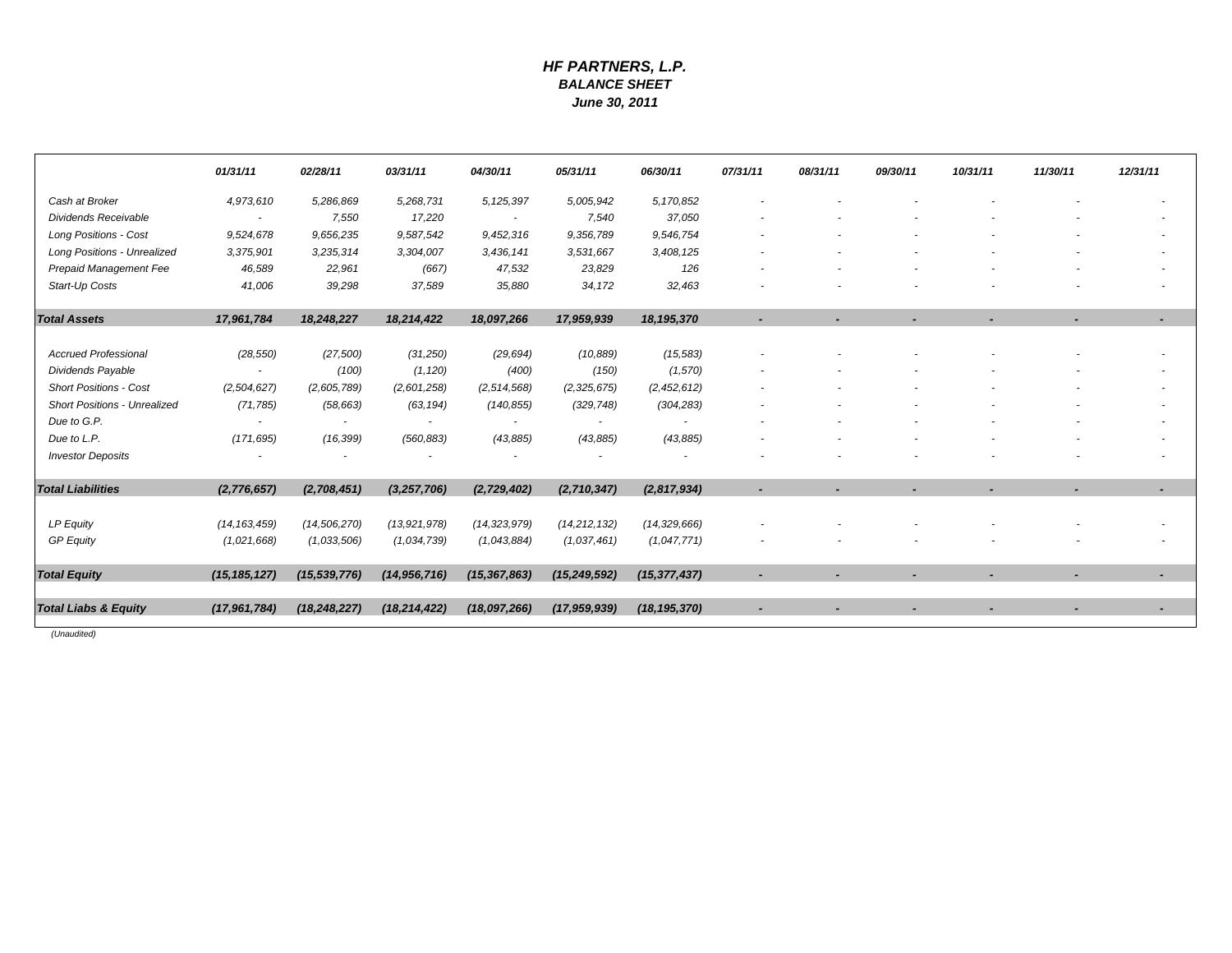# *HF PARTNERS, L.P. INCOME STATEMENT June 30, 2011*

|                          | $Jan-11$                 | Feb-11                   | Mar-11                   | Apr-11                   | May-11                   | $Jun-11$              | $Jul-11$                 | Aug-11                   | Sep-11 | Oct-11 | <b>Nov-11</b> | Dec-11                   | <b>YTD</b><br>06/30/11 |
|--------------------------|--------------------------|--------------------------|--------------------------|--------------------------|--------------------------|-----------------------|--------------------------|--------------------------|--------|--------|---------------|--------------------------|------------------------|
| Dividend Income          | 11,000                   | 7,550                    | 19,440                   | 15,250                   | 7,740                    | 41,260                |                          |                          |        |        |               | $\overline{\phantom{a}}$ | 102,240                |
| Interest Income          | $\overline{\phantom{a}}$ |                          | $\overline{\phantom{a}}$ | $\overline{\phantom{a}}$ | $\overline{\phantom{a}}$ |                       |                          |                          |        |        |               |                          |                        |
| Realized G(L) - S/T      | 184,529                  | 180,690                  | (90, 094)                | (1, 561)                 | (8, 333)                 | 30,414                |                          |                          |        |        |               | ۰                        | 295,645                |
| Realized G(L) - L/T      | 3,457                    | 123,996                  | $\overline{\phantom{a}}$ | 74,694                   | 7,369                    | 189,027               |                          |                          |        |        |               |                          | 398,542                |
| Unrealized G(L)          | 32,876                   | (127, 465)               | 64,161                   | 54,473                   | (93, 366)                | (98, 077)             |                          |                          |        |        |               | $\overline{\phantom{a}}$ | (167, 398)             |
| Other Income             |                          |                          |                          |                          |                          |                       |                          |                          |        |        |               |                          |                        |
| <b>Total Income</b>      | 231,862                  | 184,771                  | (6, 493)                 | 142,855                  | (86, 590)                | 162,624               |                          |                          |        |        |               |                          | 629,030                |
| <b>Dividend Expense</b>  | (400)                    | (100)                    | (2, 245)                 | (400)                    | (150)                    | (3,258)               |                          |                          |        |        |               |                          | (6, 553)               |
| <b>Interest Expense</b>  | (696)                    | (935)                    | (751)                    | (1,202)                  | (1, 424)                 | (1, 416)              |                          |                          |        |        |               | ٠                        | (6, 425)               |
| Management Fee           | (23, 295)                | (23, 628)                | (23, 628)                | (23, 703)                | (23, 703)                | (23, 703)             |                          |                          |        |        |               | ٠                        | (141, 660)             |
| <b>Audit Fees</b>        | (1,667)                  | (1,667)                  | (1,667)                  | (2,611)                  | (2,611)                  | (2,611)               |                          |                          |        |        |               | ۰                        | (12, 833)              |
| Legal Fees               | (163)                    | $\overline{\phantom{a}}$ | $\overline{\phantom{a}}$ | $\overline{\phantom{a}}$ | $\overline{\phantom{a}}$ | $\tilde{\phantom{a}}$ |                          |                          |        |        |               | ۰                        | (163)                  |
| <b>Admin Fees</b>        | (2,083)                  | (2,083)                  | (2,083)                  | (2,083)                  | (2,083)                  | (2,083)               |                          |                          |        |        |               | $\overline{\phantom{a}}$ | (12,500)               |
| Amort of Start-Up Costs  | (1,709)                  | (1,709)                  | (1,709)                  | (1,709)                  | (1,709)                  | (1,709)               |                          |                          |        |        |               |                          | (10, 252)              |
| Other Expense            |                          |                          |                          |                          |                          |                       |                          |                          |        |        |               |                          |                        |
| <b>Total Expenses</b>    | (30, 012)                | (30, 122)                | (32,082)                 | (31, 709)                | (31, 681)                | (34, 780)             |                          |                          |        |        |               |                          | (190, 385)             |
| <b>Net Income (Loss)</b> | 201,850                  | 154,649                  | (38, 575)                | 111,147                  | (118, 271)               | 127,844               | $\overline{\phantom{a}}$ | $\overline{\phantom{a}}$ |        |        |               | ٠                        | 438,644                |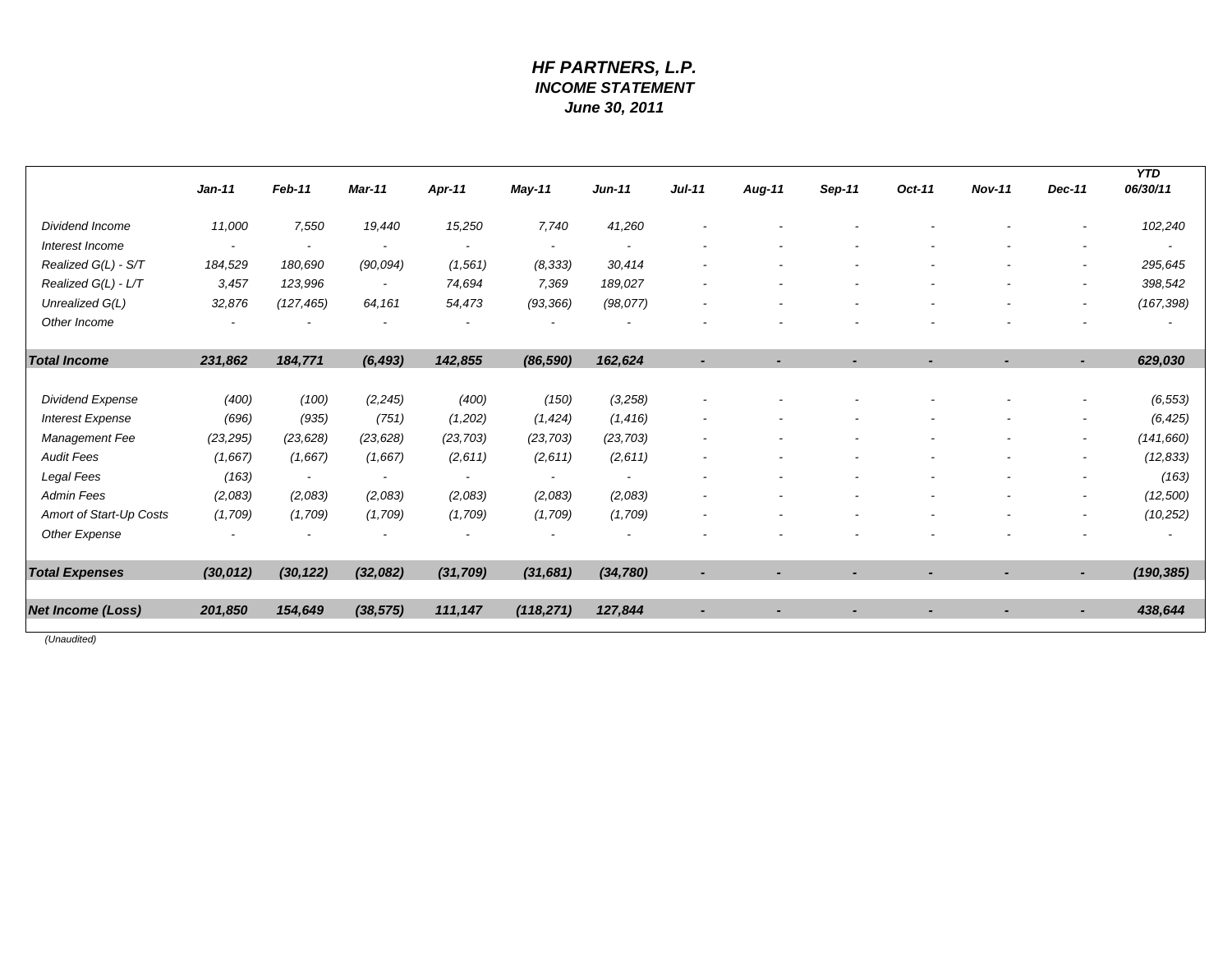# *HF PARTNERS, L.P. PARTNER CAPITAL ACCOUNTS*

*June 30, 2011*

| Partners                      | Partner<br>Capital<br>12/31/10 | Contributions            | Partner<br>Capital<br>B/F Income | Inc. (Loss)<br>Regular | Management<br>Fee | <b>Net</b><br>Income<br>(Loss) | Earned<br>Incentive<br>Allocation | Adjusted<br>Partner<br>Capital | Accrued<br>Incentive<br>Allocation | Partner<br>Capital<br>06/30/11 | (Withdrawals)<br>(Transfers)<br>06/30/11 | Partner<br>Capital<br>06/30/11 |
|-------------------------------|--------------------------------|--------------------------|----------------------------------|------------------------|-------------------|--------------------------------|-----------------------------------|--------------------------------|------------------------------------|--------------------------------|------------------------------------------|--------------------------------|
| Partner 1                     | 3,142,266                      | $\overline{\phantom{a}}$ | 3,142,266                        | 121,347                | (31, 749)         | 89,598                         | $\overline{\phantom{a}}$          | 3,231,864                      | (17,920)                           | 3,213,944                      | $\overline{\phantom{a}}$                 | 3,213,944                      |
| Partner <sub>2</sub>          | 1,946,246                      |                          | 1,946,246                        | 75,159                 | (19, 665)         | 55,495                         |                                   | 2,001,741                      | (11,099)                           | 1,990,642                      | $\sim$                                   | 1,990,642                      |
| Partner 3                     | 63,829                         | $\sim$                   | 63,829                           | 2,465                  | (645)             | 1,820                          |                                   | 65,650                         | (364)                              | 65,286                         | $\overline{\phantom{a}}$                 | 65,286                         |
| Partner <sub>4</sub>          | 127,659                        | $\sim$                   | 127,659                          | 4,930                  | (1,290)           | 3,640                          |                                   | 131,299                        | (728)                              | 130,571                        | $\sim$                                   | 130,571                        |
| Partner 5                     | 127,659                        | $\overline{\phantom{a}}$ | 127,659                          | 4,930                  | (1,290)           | 3,640                          |                                   | 131,299                        | (728)                              | 130,571                        | $\sim$                                   | 130,571                        |
| Partner 6                     | 127,659                        | $\overline{\phantom{a}}$ | 127,659                          | 4,930                  | (1,290)           | 3.640                          |                                   | 131,299                        | (728)                              | 130,571                        | $\overline{\phantom{a}}$                 | 130,571                        |
| Partner 7                     | 59,907                         | $\sim$                   | 59,907                           | 2,313                  | (605)             | 1,708                          | $\overline{\phantom{a}}$          | 61,616                         | (342)                              | 61,274                         | $\overline{\phantom{a}}$                 | 61,274                         |
| Partner <sub>8</sub>          | 299,537                        | $\sim$                   | 299,537                          | 11,567                 | (3,026)           | 8,541                          | $\overline{\phantom{a}}$          | 308,078                        | (1,708)                            | 306,370                        | $\sim$                                   | 306,370                        |
| Partner 9                     | 187,535                        | $\overline{\phantom{a}}$ | 187,535                          | 7,242                  | (1,895)           | 5,347                          | $\overline{\phantom{a}}$          | 192,882                        | (1,069)                            | 191,813                        | $\overline{\phantom{a}}$                 | 191,813                        |
| Partner 10                    | 317,565                        | $\overline{a}$           | 317,565                          | 12,264                 | (3,209)           | 9,055                          | $\overline{\phantom{a}}$          | 326,620                        | (1,811)                            | 324,809                        | $\overline{\phantom{a}}$                 | 324,809                        |
| Partner 11                    | 113,535                        | $\overline{\phantom{a}}$ | 113,535                          | 4,384                  | (1, 147)          | 3,237                          |                                   | 116,772                        | (647)                              | 116,124                        | $\overline{\phantom{a}}$                 | 116,124                        |
| Partner 12                    | 240,331                        | $\overline{\phantom{a}}$ | 240,331                          | 9,281                  | (2, 428)          | 6,853                          | $\overline{\phantom{a}}$          | 247,184                        | (1, 371)                           | 245,814                        | $\sim$                                   | 245,814                        |
| Partner 13                    | 101,339                        | $\sim$                   | 101,339                          | 3,913                  | (1,024)           | 2,890                          | $\tilde{\phantom{a}}$             | 104,229                        | (578)                              | 103,651                        |                                          | 103,651                        |
| Partner 14, IRA               | 849,624                        | $\sim$                   | 849,624                          | 32,810                 | (8, 585)          | 24,226                         | $\overline{\phantom{a}}$          | 873,850                        | (4, 845)                           | 869,005                        | $\overline{\phantom{a}}$                 | 869,005                        |
| Partner 15                    | 437,215                        | $\overline{\phantom{a}}$ | 437,215                          | 11,273                 | (2, 186)          | 9,087                          | (1, 817)                          | 444,485                        | $\sim$                             | 444,485                        | (444, 485)                               |                                |
| Partner 16                    | 205,614                        | $\sim$                   | 205,614                          | 7,940                  | (2,078)           | 5,863                          | $\overline{\phantom{a}}$          | 211,477                        | (1, 173)                           | 210,304                        | $\overline{\phantom{a}}$                 | 210,304                        |
| Partner 17                    | 1,564,322                      | $\overline{\phantom{a}}$ | 1,564,322                        | 60,410                 | (15,806)          | 44,605                         | $\overline{\phantom{a}}$          | 1,608,927                      | (8,921)                            | 1,600,006                      | $\sim$                                   | 1,600,006                      |
| Partner 18                    | 201,367                        | $\overline{\phantom{a}}$ | 201,367                          | 6,514                  | (1, 533)          | 4,981                          | (409)                             | 205,940                        | (587)                              | 205,352                        | (100,000)                                | 105,352                        |
| Partner 19                    | 145,236                        | $\overline{\phantom{a}}$ | 145,236                          | 5,609                  | (1, 467)          | 4,141                          | $\sim$                            | 149,377                        | (828)                              | 148,549                        | $\sim$                                   | 148,549                        |
| Partner <sub>20</sub>         | 2,514,679                      | $\overline{a}$           | 2,514,679                        | 97,111                 | (25, 408)         | 71,703                         |                                   | 2,586,382                      | (14, 341)                          | 2,572,041                      | $\sim$                                   | 2,572,041                      |
| Partner 21, IRA               | 456,159                        | $\overline{\phantom{a}}$ | 456,159                          | 17,616                 | (4,609)           | 13,007                         |                                   | 469,166                        | (2,601)                            | 466,564                        | $\overline{\phantom{a}}$                 | 466,564                        |
| Partner <sub>22</sub>         | 352,478                        | $\sim$                   | 352,478                          | 13,612                 | (3, 561)          | 10,050                         |                                   | 362,528                        | (2,010)                            | 360,518                        | $\sim$                                   | 360,518                        |
| Partner <sub>23</sub>         | 394,972                        | $\sim$                   | 394,972                          | 15,253                 | (3,991)           | 11,262                         | $\overline{\phantom{a}}$          | 406,234                        | (2, 252)                           | 403,982                        | $\sim$                                   | 403,982                        |
| Partner 24                    |                                | 200,000                  | 200,000                          | 4,656                  | (1,674)           | 2,982                          |                                   | 202,982                        | (596)                              | 202,386                        | <u>.</u>                                 | 202,386                        |
| Partner <sub>25</sub>         |                                | 300,000                  | 300,000                          | 3,772                  | (1,500)           | 2,272                          |                                   | 302,272                        | (454)                              | 301,817                        |                                          | 301,817                        |
| <b>Total Limited Partners</b> | 13,976,734                     | 500,000                  | 14,476,734                       | 541,303                | (141, 660)        | 399,643                        | (2, 226)                          | 14,874,151                     | (77, 702)                          | 14,796,448                     | (544, 485)                               | 14,251,964                     |
| HF Partners Advisor, LLC      | 1,006,543                      | $\overline{a}$           | 1,006,543                        | 39,002                 |                   | 39,002                         | 2,226                             | 1,047,771                      | 77,702                             | 1,125,473                      | $\overline{\phantom{a}}$                 | 1,125,473                      |
| <b>Total Partners</b>         | 14,983,277                     | 500,000                  | 15,483,277                       | 580,304                | (141, 660)        | 438,644                        | $\blacksquare$                    | 15,921,922                     | $\blacksquare$                     | 15,921,922                     | (544, 485)                               | 15,377,437                     |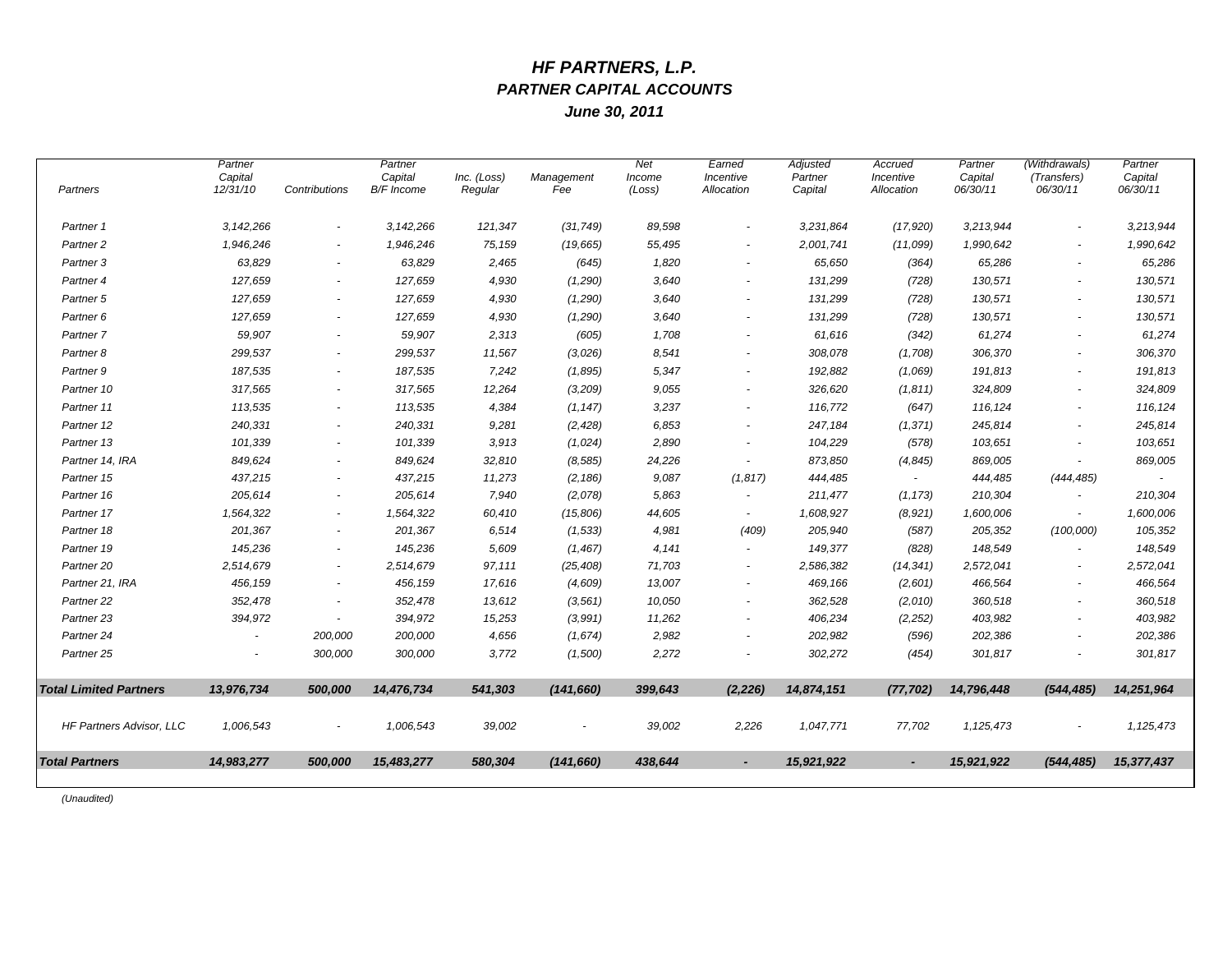# *HF PARTNERS, L.P. INCENTIVE ALLOCATION June 30, 2011*

| Partners                      | Incentive<br>Alloc. % | <b>Beginning</b><br>Cumulative<br>Inc. (Loss)<br>12/31/10 | <b>YTD</b><br>Inc. (Loss) | Total<br>Incentive<br>Allocation<br>Inc. (Loss) | Earned<br>Incentive<br>Allocation<br>Inc. (Loss) | <b>Earned</b><br><b>Incentive</b><br><b>Allocation</b> | Accrued<br>Incentive<br>Allocation<br>Inc. (Loss) | <b>Accrued</b><br><b>Incentive</b><br><b>Allocation</b> | <b>Total</b><br><b>Incentive</b><br><b>Allocation</b> |
|-------------------------------|-----------------------|-----------------------------------------------------------|---------------------------|-------------------------------------------------|--------------------------------------------------|--------------------------------------------------------|---------------------------------------------------|---------------------------------------------------------|-------------------------------------------------------|
|                               |                       |                                                           |                           |                                                 |                                                  |                                                        |                                                   |                                                         |                                                       |
| Partner 1                     | 20%                   |                                                           | 89,598                    | 89,598                                          |                                                  |                                                        | 89,598                                            | 17,920                                                  | 17,920                                                |
| Partner <sub>2</sub>          | 20%                   |                                                           | 55,495                    | 55,495                                          |                                                  |                                                        | 55,495                                            | 11,099                                                  | 11,099                                                |
| Partner <sub>3</sub>          | 20%                   |                                                           | 1,820                     | 1,820                                           |                                                  |                                                        | 1,820                                             | 364                                                     | 364                                                   |
| Partner <sub>4</sub>          | 20%                   |                                                           | 3,640                     | 3,640                                           |                                                  |                                                        | 3,640                                             | 728                                                     | 728                                                   |
| Partner 5                     | 20%                   |                                                           | 3,640                     | 3,640                                           |                                                  |                                                        | 3.640                                             | 728                                                     | 728                                                   |
| Partner <sub>6</sub>          | 20%                   |                                                           | 3,640                     | 3,640                                           |                                                  |                                                        | 3,640                                             | 728                                                     | 728                                                   |
| Partner <sub>7</sub>          | 20%                   |                                                           | 1,708                     | 1,708                                           |                                                  |                                                        | 1,708                                             | 342                                                     | 342                                                   |
| Partner <sub>8</sub>          | 20%                   |                                                           | 8,541                     | 8,541                                           |                                                  |                                                        | 8,541                                             | 1,708                                                   | 1,708                                                 |
| Partner <sub>9</sub>          | 20%                   |                                                           | 5,347                     | 5,347                                           |                                                  |                                                        | 5,347                                             | 1,069                                                   | 1,069                                                 |
| Partner 10                    | 20%                   |                                                           | 9,055                     | 9,055                                           |                                                  |                                                        | 9,055                                             | 1,811                                                   | 1,811                                                 |
| Partner 11                    | 20%                   |                                                           | 3,237                     | 3,237                                           |                                                  |                                                        | 3,237                                             | 647                                                     | 647                                                   |
| Partner 12                    | 20%                   |                                                           | 6,853                     | 6,853                                           |                                                  |                                                        | 6,853                                             | 1,371                                                   | 1,371                                                 |
| Partner 13                    | 20%                   |                                                           | 2,890                     | 2,890                                           |                                                  |                                                        | 2,890                                             | 578                                                     | 578                                                   |
| Partner 14, IRA               | 20%                   | $\overline{\phantom{a}}$                                  | 24,226                    | 24,226                                          |                                                  |                                                        | 24,226                                            | 4,845                                                   | 4,845                                                 |
| Partner 15                    | 20%                   |                                                           | 9,087                     | 9,087                                           | 9,087                                            | 1,817                                                  |                                                   |                                                         | 1,817                                                 |
| Partner 16                    | 20%                   |                                                           | 5,863                     | 5,863                                           |                                                  |                                                        | 5,863                                             | 1,173                                                   | 1,173                                                 |
| Partner 17                    | 20%                   |                                                           | 44,605                    | 44,605                                          |                                                  |                                                        | 44,605                                            | 8,921                                                   | 8,921                                                 |
| Partner 18                    | 20%                   |                                                           | 4,981                     | 4,981                                           | 2,045                                            | 409                                                    | 2,937                                             | 587                                                     | 996                                                   |
| Partner 19                    | 20%                   |                                                           | 4,141                     | 4,141                                           |                                                  |                                                        | 4,141                                             | 828                                                     | 828                                                   |
| Partner <sub>20</sub>         | 20%                   |                                                           | 71,703                    | 71,703                                          |                                                  |                                                        | 71,703                                            | 14,341                                                  | 14,341                                                |
| Partner 21, IRA               | 20%                   |                                                           | 13,007                    | 13,007                                          |                                                  |                                                        | 13,007                                            | 2,601                                                   | 2,601                                                 |
| Partner <sub>22</sub>         | 20%                   |                                                           | 10,050                    | 10,050                                          |                                                  |                                                        | 10,050                                            | 2,010                                                   | 2,010                                                 |
| Partner <sub>23</sub>         | 20%                   |                                                           | 11,262                    | 11,262                                          |                                                  |                                                        | 11,262                                            | 2,252                                                   | 2,252                                                 |
| Partner <sub>24</sub>         | 20%                   |                                                           | 2,982                     | 2,982                                           |                                                  |                                                        | 2,982                                             | 596                                                     | 596                                                   |
| Partner <sub>25</sub>         | 20%                   |                                                           | 2,272                     | 2,272                                           |                                                  |                                                        | 2,272                                             | 454                                                     | 454                                                   |
| <b>Total Limited Partners</b> |                       | $\blacksquare$                                            | 399,643                   | 399,643                                         | 11,132                                           | 2,226                                                  | 388,511                                           | 77,702                                                  | 79,929                                                |
|                               |                       |                                                           |                           |                                                 |                                                  |                                                        |                                                   |                                                         |                                                       |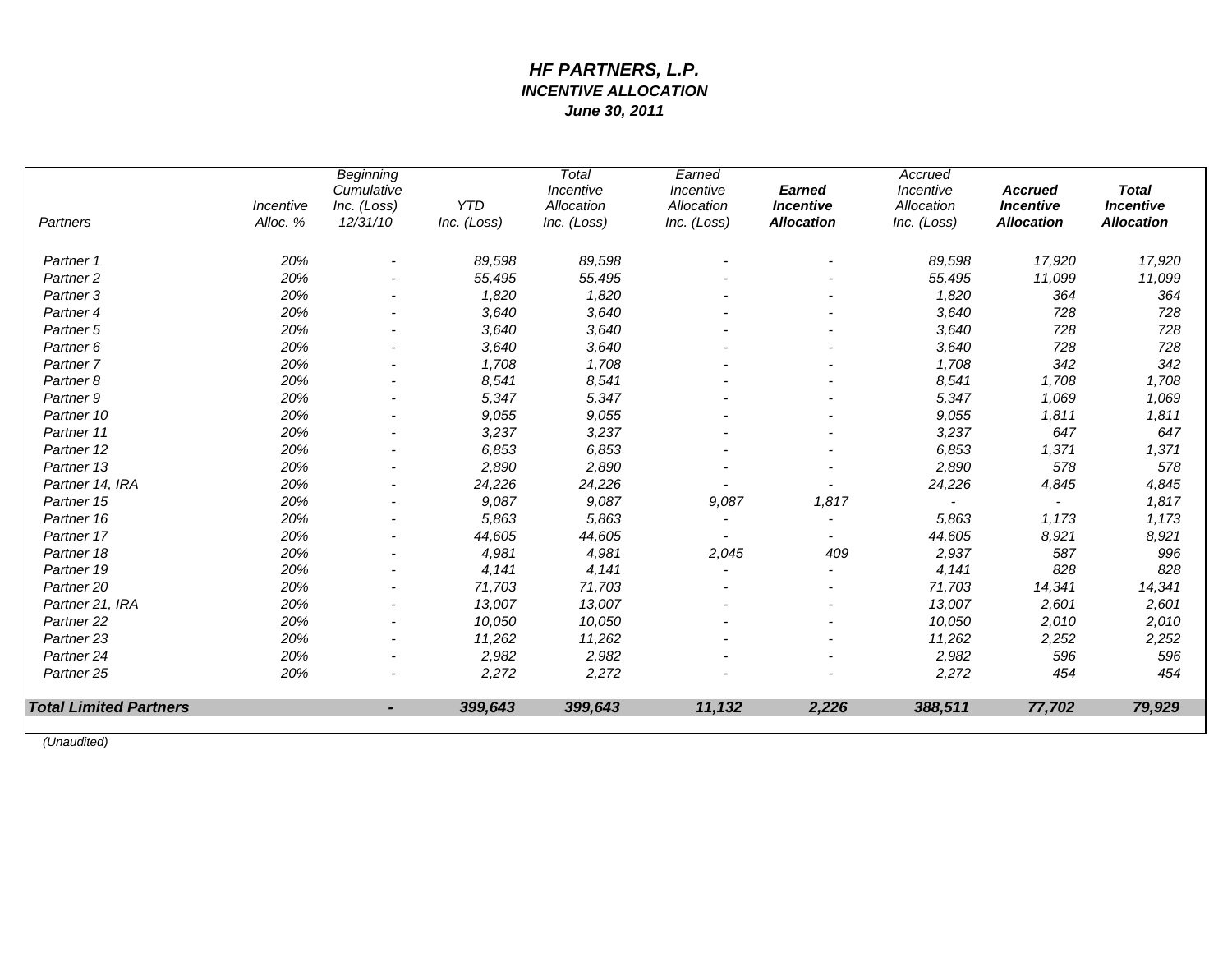### *HF PARTNERS, L.P. RETURNS June 30, 2011*

|                          | 01/31/11 | 02/28/11 | 03/31/11 |         | 04/30/11 |          | 06/30/11 | 2nd Qtr |          |          |          | 3rd Qtr | 10/31/11 | 11/30/11 | 12/31/11 | 4th Otr | <b>YTD</b> | <b>Inception</b><br>to Date |
|--------------------------|----------|----------|----------|---------|----------|----------|----------|---------|----------|----------|----------|---------|----------|----------|----------|---------|------------|-----------------------------|
| Partners                 |          |          |          | 1st Qtr |          | 05/31/11 |          |         | 07/31/11 | 08/31/11 | 09/30/11 |         |          |          |          |         |            |                             |
| Partner 1                | 1.07%    | 0.80%    | $-0.21%$ | 1.66%   | 0.58%    | $-0.63%$ | 0.66%    | 0.61%   | 0.00%    | 0.00%    | 0.00%    | 0.00%   | 0.00%    | 0.00%    | 0.00%    | 0.00%   | 2.28%      | 32.47%                      |
| Partner <sub>2</sub>     | 1.07%    | 0.80%    | $-0.21%$ | 1.66%   | 0.58%    | $-0.63%$ | 0.66%    | 0.61%   | 0.00%    | 0.00%    | 0.00%    | 0.00%   | 0.00%    | 0.00%    | 0.00%    | 0.00%   | 2.28%      | 32.75%                      |
| Partner 3                | 1.07%    | 0.80%    | $-0.21%$ | 1.66%   | 0.58%    | $-0.63%$ | 0.66%    | 0.61%   | 0.00%    | 0.00%    | 0.00%    | 0.00%   | 0.00%    | 0.00%    | 0.00%    | 0.00%   | 2.28%      | 30.55%                      |
| Partner <sub>4</sub>     | 1.07%    | 0.80%    | $-0.21%$ | 1.66%   | 0.58%    | $-0.63%$ | 0.66%    | 0.61%   | 0.00%    | 0.00%    | 0.00%    | 0.00%   | 0.00%    | 0.00%    | 0.00%    | 0.00%   | 2.28%      | 30.55%                      |
| Partner <sub>5</sub>     | 1.07%    | 0.80%    | $-0.21%$ | 1.66%   | 0.58%    | $-0.63%$ | 0.66%    | 0.61%   | 0.00%    | 0.00%    | 0.00%    | 0.00%   | 0.00%    | 0.00%    | 0.00%    | 0.00%   | 2.28%      | 30.55%                      |
| Partner 6                | 1.07%    | 0.80%    | $-0.21%$ | 1.66%   | 0.58%    | $-0.63%$ | 0.66%    | 0.61%   | 0.00%    | 0.00%    | 0.00%    | 0.00%   | 0.00%    | 0.00%    | 0.00%    | 0.00%   | 2.28%      | 30.55%                      |
| Partner 7                | 1.07%    | 0.80%    | $-0.21%$ | 1.66%   | 0.58%    | $-0.63%$ | 0.66%    | 0.61%   | 0.00%    | 0.00%    | 0.00%    | 0.00%   | 0.00%    | 0.00%    | 0.00%    | 0.00%   | 2.28%      | 22.53%                      |
| Partner 8                | 1.07%    | 0.80%    | $-0.21%$ | 1.66%   | 0.58%    | $-0.63%$ | 0.66%    | 0.61%   | 0.00%    | 0.00%    | 0.00%    | 0.00%   | 0.00%    | 0.00%    | 0.00%    | 0.00%   | 2.28%      | 22.53%                      |
| Partner 9                | 1.07%    | 0.80%    | $-0.21%$ | 1.66%   | 0.58%    | $-0.63%$ | 0.66%    | 0.61%   | 0.00%    | 0.00%    | 0.00%    | 0.00%   | 0.00%    | 0.00%    | 0.00%    | 0.00%   | 2.28%      | 29.85%                      |
| Partner 10               | 1.07%    | 0.80%    | $-0.21%$ | 1.66%   | 0.58%    | $-0.63%$ | 0.66%    | 0.61%   | 0.00%    | 0.00%    | 0.00%    | 0.00%   | 0.00%    | 0.00%    | 0.00%    | 0.00%   | 2.28%      | 29.90%                      |
| Partner 11               | 1.07%    | 0.80%    | $-0.21%$ | 1.66%   | 0.58%    | $-0.63%$ | 0.66%    | 0.61%   | 0.00%    | 0.00%    | 0.00%    | 0.00%   | 0.00%    | 0.00%    | 0.00%    | 0.00%   | 2.28%      | 16.10%                      |
| Partner 12               | 1.07%    | 0.80%    | $-0.21%$ | 1.66%   | 0.58%    | $-0.63%$ | 0.66%    | 0.61%   | 0.00%    | 0.00%    | 0.00%    | 0.00%   | 0.00%    | 0.00%    | 0.00%    | 0.00%   | 2.28%      | 22.90%                      |
| Partner 13               | 1.07%    | 0.80%    | $-0.21%$ | 1.66%   | 0.58%    | $-0.63%$ | 0.66%    | 0.61%   | 0.00%    | 0.00%    | 0.00%    | 0.00%   | 0.00%    | 0.00%    | 0.00%    | 0.00%   | 2.28%      | 10.05%                      |
| Partner 14, IRA          | 1.07%    | 0.80%    | $-0.21%$ | 1.66%   | 0.58%    | $-0.63%$ | 0.66%    | 0.61%   | 0.00%    | 0.00%    | 0.00%    | 0.00%   | 0.00%    | 0.00%    | 0.00%    | 0.00%   | 2.28%      | 9.91%                       |
| Partner 15               | 1.07%    | 0.80%    | $-0.21%$ | 1.66%   | 0.00%    | 0.00%    | 0.00%    | 0.00%   | 0.00%    | 0.00%    | 0.00%    | 0.00%   | 0.00%    | 0.00%    | 0.00%    | 0.00%   | 1.66%      | 8.81%                       |
| Partner 16               | 1.07%    | 0.80%    | $-0.21%$ | 1.66%   | 0.58%    | $-0.63%$ | 0.66%    | 0.61%   | 0.00%    | 0.00%    | 0.00%    | 0.00%   | 0.00%    | 0.00%    | 0.00%    | 0.00%   | 2.28%      | 8.80%                       |
| Partner 17               | 1.07%    | 0.80%    | $-0.21%$ | 1.66%   | 0.58%    | $-0.63%$ | 0.66%    | 0.61%   | 0.00%    | 0.00%    | 0.00%    | 0.00%   | 0.00%    | 0.00%    | 0.00%    | 0.00%   | 2.28%      | 8.67%                       |
| Partner 18               | 1.07%    | 0.80%    | $-0.21%$ | 1.66%   | 0.58%    | $-0.63%$ | 0.66%    | 0.61%   | 0.00%    | 0.00%    | 0.00%    | 0.00%   | 0.00%    | 0.00%    | 0.00%    | 0.00%   | 2.28%      | 7.52%                       |
| Partner 19               | 1.07%    | 0.80%    | $-0.21%$ | 1.66%   | 0.58%    | $-0.63%$ | 0.66%    | 0.61%   | 0.00%    | 0.00%    | 0.00%    | 0.00%   | 0.00%    | 0.00%    | 0.00%    | 0.00%   | 2.28%      | 7.52%                       |
| Partner <sub>20</sub>    | 1.07%    | 0.80%    | $-0.21%$ | 1.66%   | 0.58%    | $-0.63%$ | 0.66%    | 0.61%   | 0.00%    | 0.00%    | 0.00%    | 0.00%   | 0.00%    | 0.00%    | 0.00%    | 0.00%   | 2.28%      | 7.15%                       |
| Partner 21, IRA          | 1.07%    | 0.80%    | $-0.21%$ | 1.66%   | 0.58%    | $-0.63%$ | 0.66%    | 0.61%   | 0.00%    | 0.00%    | 0.00%    | 0.00%   | 0.00%    | 0.00%    | 0.00%    | 0.00%   | 2.28%      | 7.15%                       |
| Partner <sub>22</sub>    | 1.07%    | 0.80%    | $-0.21%$ | 1.66%   | 0.58%    | $-0.63%$ | 0.66%    | 0.61%   | 0.00%    | 0.00%    | 0.00%    | 0.00%   | 0.00%    | 0.00%    | 0.00%    | 0.00%   | 2.28%      | 5.55%                       |
| Partner <sub>23</sub>    | 1.07%    | 0.80%    | $-0.21%$ | 1.66%   | 0.58%    | $-0.63%$ | 0.66%    | 0.61%   | 0.00%    | 0.00%    | 0.00%    | 0.00%   | 0.00%    | 0.00%    | 0.00%    | 0.00%   | 2.28%      | 5.55%                       |
| Partner 24               | 0.00%    | 0.79%    | $-0.21%$ | 0.58%   | 0.57%    | $-0.63%$ | 0.66%    | 0.60%   | 0.00%    | 0.00%    | 0.00%    | 0.00%   | 0.00%    | 0.00%    | 0.00%    | 0.00%   | 1.18%      | 1.18%                       |
| Partner <sub>25</sub>    | 0.00%    | 0.00%    | 0.00%    | 0.00%   | 0.57%    | $-0.64%$ | 0.68%    | 0.61%   | 0.00%    | 0.00%    | 0.00%    | 0.00%   | 0.00%    | 0.00%    | 0.00%    | 0.00%   | 0.61%      | 0.61%                       |
|                          |          |          |          |         |          |          |          |         |          |          |          |         |          |          |          |         |            |                             |
| <b>HF PARTNERS, L.P.</b> | 1.07%    | 0.80%    | $-0.21%$ | 1.66%   | 0.58%    | $-0.63%$ | 0.66%    | 0.61%   | 0.00%    | 0.00%    | 0.00%    | 0.00%   | 0.00%    | 0.00%    | 0.00%    | 0.00%   | 2.28%      | 32.53%                      |
|                          |          |          |          |         |          |          |          |         |          |          |          |         |          |          |          |         |            |                             |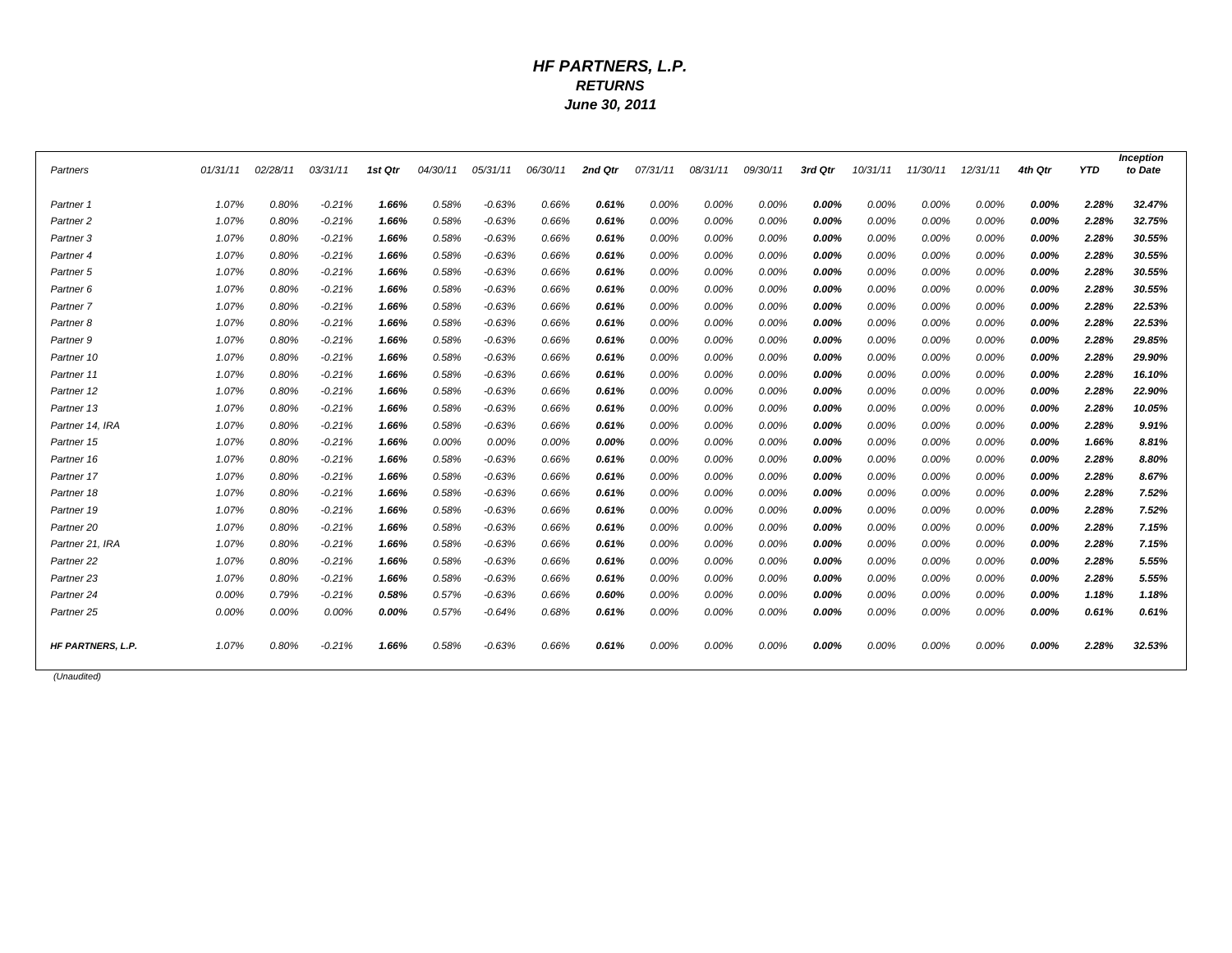# *HF PARTNERS, L.P. CONTRIBUTIONS June 30, 2011*

| Partners                      | 01/01/11                 | 02/01/11                 | 03/01/11                 |          | 05/01/11 | 06/01/11       | 07/01/11       | 08/01/11       | 09/01/11       | 10/01/11                 | 11/01/11 | 12/01/11                 | 2011                     |  |
|-------------------------------|--------------------------|--------------------------|--------------------------|----------|----------|----------------|----------------|----------------|----------------|--------------------------|----------|--------------------------|--------------------------|--|
|                               |                          |                          |                          | 04/01/11 |          |                |                |                |                |                          |          |                          |                          |  |
| Partner 1                     |                          |                          |                          |          |          |                |                |                |                |                          |          |                          |                          |  |
| Partner <sub>2</sub>          |                          |                          |                          |          |          |                |                |                |                |                          |          |                          |                          |  |
| Partner 3                     |                          |                          |                          |          |          |                |                |                |                |                          |          |                          |                          |  |
| Partner 4                     |                          |                          |                          |          |          |                |                |                |                |                          |          |                          |                          |  |
| Partner 5                     |                          |                          |                          |          |          |                |                |                |                |                          |          |                          |                          |  |
| Partner 6                     |                          |                          |                          |          |          |                |                |                |                |                          |          |                          |                          |  |
| Partner 7                     |                          |                          |                          |          |          |                |                |                |                |                          |          |                          |                          |  |
| Partner 8                     |                          |                          |                          |          |          |                |                |                |                |                          |          |                          |                          |  |
| Partner 9                     |                          |                          |                          |          |          |                |                |                |                |                          |          |                          |                          |  |
| Partner 10                    |                          |                          |                          |          |          |                |                |                |                |                          |          |                          |                          |  |
| Partner 11                    |                          |                          |                          |          |          |                |                |                |                |                          |          |                          |                          |  |
| Partner 12                    |                          |                          |                          |          |          |                |                |                |                |                          |          |                          |                          |  |
| Partner 13                    |                          |                          |                          |          |          |                |                |                |                |                          |          |                          |                          |  |
| Partner 14, IRA               |                          |                          |                          |          |          |                |                |                |                |                          |          |                          |                          |  |
| Partner 15                    |                          |                          |                          |          |          |                |                |                |                |                          |          |                          |                          |  |
| Partner 16                    |                          |                          |                          |          |          |                |                |                |                |                          |          |                          |                          |  |
| Partner 17                    |                          |                          |                          |          |          |                |                |                |                |                          |          |                          |                          |  |
| Partner 18                    |                          |                          |                          |          |          |                |                |                |                |                          |          |                          |                          |  |
| Partner 19                    |                          |                          |                          |          |          |                |                |                |                |                          |          |                          |                          |  |
| Partner 20                    |                          |                          |                          |          |          |                |                |                |                |                          |          |                          |                          |  |
| Partner 21, IRA               |                          |                          |                          |          |          |                |                |                |                |                          |          |                          |                          |  |
| Partner 22                    |                          |                          |                          |          |          |                |                |                |                |                          |          |                          |                          |  |
| Partner 23                    |                          | $\tilde{\phantom{a}}$    |                          |          |          |                |                |                |                |                          |          |                          | $\overline{\phantom{a}}$ |  |
| Partner 24                    | $\overline{\phantom{a}}$ | 200,000                  | ٠                        |          |          |                |                |                |                |                          |          |                          | 200,000                  |  |
| Partner 25                    |                          | $\overline{\phantom{a}}$ | $\tilde{\phantom{a}}$    | 300,000  |          |                |                |                |                |                          |          |                          | 300,000                  |  |
| <b>Total Limited Partners</b> | $\overline{\phantom{0}}$ | 200,000                  | $\tilde{\phantom{a}}$    | 300,000  |          | $\overline{a}$ | $\blacksquare$ | $\overline{a}$ | $\overline{a}$ | $\overline{\phantom{a}}$ |          | $\overline{\phantom{a}}$ | 500,000                  |  |
|                               |                          |                          |                          |          |          |                |                |                |                |                          |          |                          |                          |  |
| HF Partners Advisor, LLC      |                          |                          |                          |          |          |                |                |                |                |                          |          |                          |                          |  |
| <b>Total Partners</b>         | $\overline{\phantom{a}}$ | 200,000                  | $\overline{\phantom{a}}$ | 300,000  |          |                |                |                |                |                          |          | ۰                        | 500,000                  |  |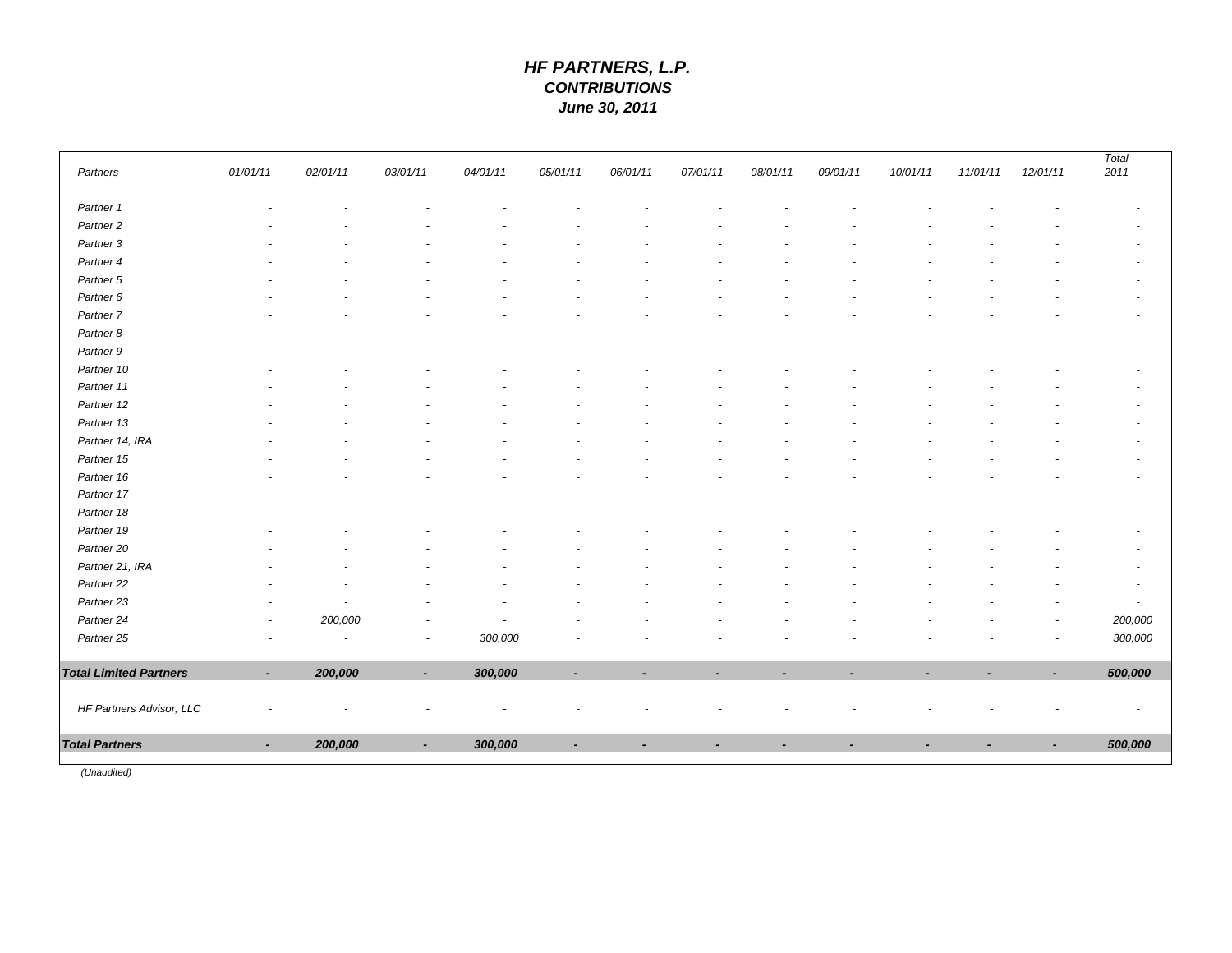# *HF PARTNERS, L.P. WITHDRAWALS June 30, 2011*

| Partners                      | 01/31/11       | 02/28/11                 | 03/31/11                 | 04/30/11                 | 05/31/11                 | 06/30/11                 | 07/31/11                 | 08/31/11 | 09/30/11                 | 10/31/11                 | 11/30/11                 | 12/31/11       | Total<br>2011            |
|-------------------------------|----------------|--------------------------|--------------------------|--------------------------|--------------------------|--------------------------|--------------------------|----------|--------------------------|--------------------------|--------------------------|----------------|--------------------------|
|                               |                |                          |                          |                          |                          |                          |                          |          |                          |                          |                          |                |                          |
| Partner 1                     |                |                          |                          |                          |                          |                          |                          |          |                          |                          |                          |                |                          |
| Partner <sub>2</sub>          |                |                          |                          |                          |                          |                          |                          |          |                          |                          |                          |                |                          |
| Partner 3                     |                |                          |                          |                          |                          |                          |                          |          |                          |                          |                          |                |                          |
| Partner 4                     |                |                          |                          |                          |                          |                          |                          |          |                          |                          |                          |                |                          |
| Partner 5                     |                |                          |                          |                          |                          |                          |                          |          |                          |                          |                          |                |                          |
| Partner 6                     |                |                          |                          |                          |                          |                          |                          |          |                          |                          |                          |                |                          |
| Partner <sub>7</sub>          |                |                          |                          |                          |                          |                          |                          |          |                          |                          |                          |                |                          |
| Partner 8                     |                |                          |                          |                          |                          |                          |                          |          |                          |                          |                          |                |                          |
| Partner 9                     |                |                          |                          |                          |                          |                          |                          |          |                          |                          |                          |                |                          |
| Partner 10                    |                |                          |                          |                          |                          |                          |                          |          |                          |                          |                          |                |                          |
| Partner 11                    |                |                          |                          |                          |                          |                          |                          |          |                          |                          |                          |                |                          |
| Partner 12                    |                |                          |                          |                          |                          |                          |                          |          |                          |                          |                          |                |                          |
| Partner 13                    |                |                          | $\overline{\phantom{a}}$ |                          |                          |                          |                          |          |                          |                          |                          |                |                          |
| Partner 14, IRA               |                |                          | $\overline{a}$           |                          |                          |                          |                          |          |                          |                          |                          |                |                          |
| Partner 15                    |                |                          | (444, 485)               |                          |                          |                          |                          |          |                          |                          |                          |                | (444, 485)               |
| Partner 16                    |                | $\overline{a}$           | $\overline{\phantom{a}}$ |                          |                          |                          |                          |          |                          |                          |                          |                | $\overline{\phantom{a}}$ |
| Partner 17                    |                |                          | $\overline{\phantom{a}}$ |                          |                          |                          |                          |          |                          |                          |                          |                | $\overline{\phantom{a}}$ |
| Partner 18                    |                | $\overline{\phantom{a}}$ | (100,000)                |                          |                          |                          |                          |          |                          |                          |                          | $\overline{a}$ | (100,000)                |
| Partner 19                    |                |                          | $\overline{\phantom{a}}$ |                          |                          |                          |                          |          |                          |                          |                          |                | $\overline{a}$           |
| Partner 20                    |                |                          |                          |                          |                          |                          |                          |          |                          |                          |                          |                |                          |
| Partner 21, IRA               |                |                          |                          |                          |                          |                          |                          |          |                          |                          |                          |                |                          |
| Partner 22                    |                |                          |                          |                          |                          |                          |                          |          |                          |                          |                          |                |                          |
| Partner 23                    |                |                          |                          |                          |                          |                          |                          |          |                          |                          |                          |                |                          |
| Partner 24                    |                |                          |                          |                          |                          |                          |                          |          |                          |                          |                          |                |                          |
| Partner 25                    |                |                          |                          |                          |                          |                          |                          |          |                          |                          |                          |                |                          |
| <b>Total Limited Partners</b> | ٠              | $\overline{\phantom{a}}$ | (544, 485)               | $\overline{\phantom{a}}$ | $\overline{\phantom{a}}$ | $\overline{\phantom{a}}$ | $\overline{\phantom{a}}$ | ٠        | $\overline{\phantom{a}}$ | $\overline{\phantom{a}}$ | $\overline{\phantom{a}}$ | $\blacksquare$ | (544, 485)               |
|                               |                |                          |                          |                          |                          |                          |                          |          |                          |                          |                          |                |                          |
| HF Partners Advisor, LLC      |                |                          |                          |                          |                          |                          |                          |          |                          |                          |                          |                |                          |
| <b>Total Partners</b>         | $\blacksquare$ |                          | (544, 485)               |                          |                          |                          |                          |          |                          |                          |                          |                | (544, 485)               |
|                               |                |                          |                          |                          |                          |                          |                          |          |                          |                          |                          |                |                          |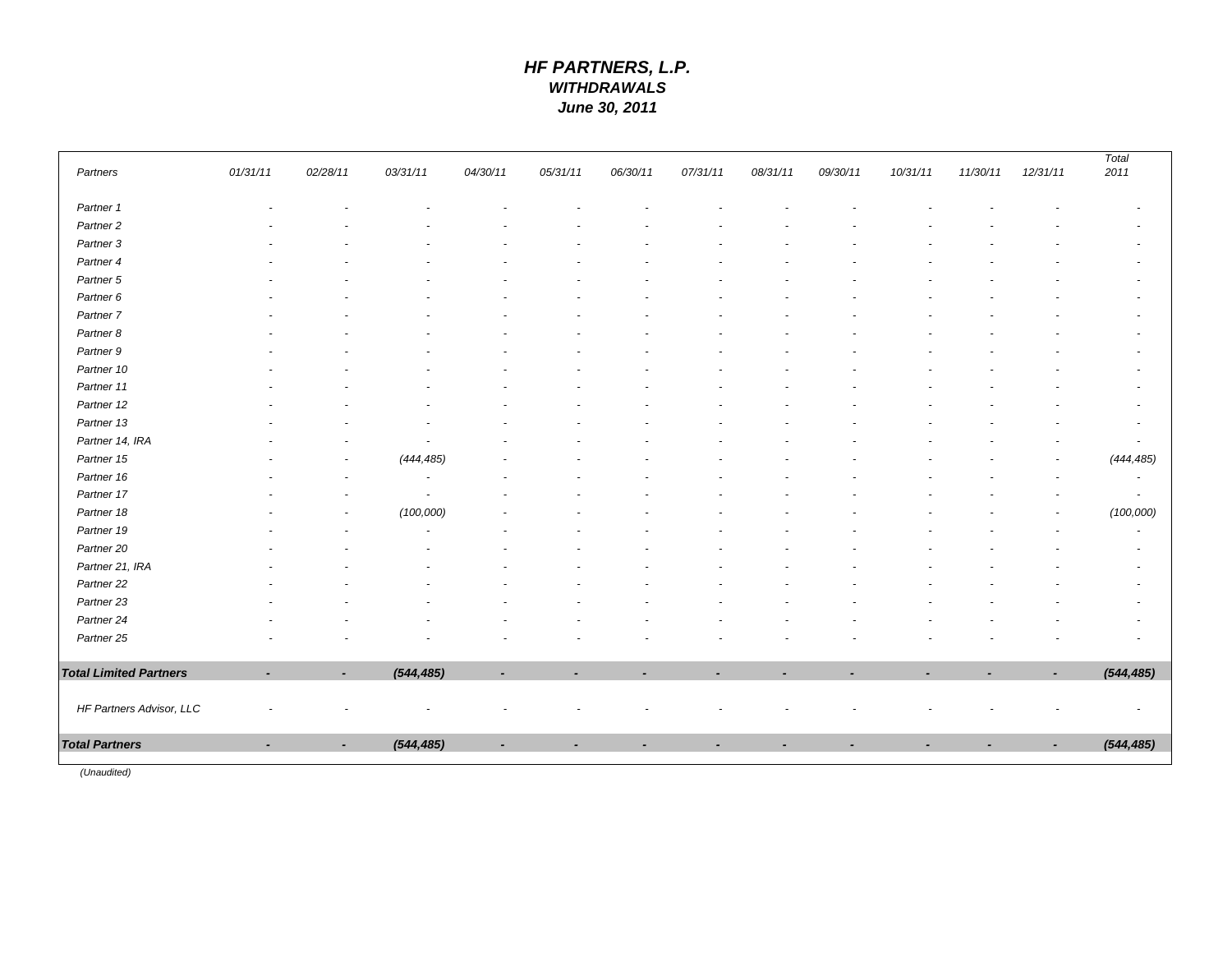#### *MANAGEMENT FEE PAYABLEJuly 1, 2011 HF PARTNERS, L.P.*

| Partners                            | <b>Mgmt</b><br>Fee % | Partner<br>Capital<br>06/30/11 | Contributions<br>07/01/11 | Total<br>Mgmt Fee<br>Capital | Quarterly<br>Mgmt Fee<br>07/01/11 |
|-------------------------------------|----------------------|--------------------------------|---------------------------|------------------------------|-----------------------------------|
| Partner 1                           | 2.0%                 | 3,231,864                      |                           | 3,231,864                    | 16, 159.32                        |
| Partner <sub>2</sub>                | 2.0%                 | 2,001,741                      |                           | 2,001,741                    | 10,008.70                         |
| Partner <sub>3</sub>                | 2.0%                 | 65,650                         |                           | 65,650                       | 328.25                            |
| Partner <sub>4</sub>                | 2.0%                 | 131,299                        |                           | 131,299                      | 656.50                            |
| Partner <sub>5</sub>                | 2.0%                 | 131,299                        |                           | 131,299                      | 656.50                            |
| Partner <sub>6</sub>                | 2.0%                 | 131,299                        |                           | 131,299                      | 656.50                            |
| Partner 7                           | 2.0%                 | 61,616                         |                           | 61,616                       | 308.08                            |
| Partner <sub>8</sub>                | 2.0%                 | 308,078                        |                           | 308,078                      | 1,540.39                          |
| Partner 9                           | 2.0%                 | 192,882                        |                           | 192,882                      | 964.41                            |
| Partner 10                          | 2.0%                 | 326,620                        |                           | 326,620                      | 1,633.10                          |
| Partner 11                          | 2.0%                 | 116,772                        |                           | 116,772                      | 583.86                            |
| Partner 12                          | 2.0%                 | 247,184                        |                           | 247,184                      | 1,235.92                          |
| Partner 13                          | 2.0%                 | 104,229                        |                           | 104,229                      | 521.14                            |
| Partner 14, IRA                     | 2.0%                 | 873,850                        |                           | 873,850                      | 4,369.25                          |
| Partner 15                          | 2.0%                 | $\overline{\phantom{a}}$       |                           | $\overline{\phantom{a}}$     |                                   |
| Partner 16                          | 2.0%                 | 211,477                        |                           | 211,477                      | 1,057.38                          |
| Partner 17                          | 2.0%                 | 1,608,927                      |                           | 1,608,927                    | 8,044.63                          |
| Partner 18                          | 2.0%                 | 105,940                        |                           | 105,940                      | 529.70                            |
| Partner 19                          | 2.0%                 | 149,377                        |                           | 149,377                      | 746.89                            |
| Partner <sub>20</sub>               | 2.0%                 | 2,586,382                      |                           | 2,586,382                    | 12,931.91                         |
| Partner 21, IRA                     | 2.0%                 | 469,166                        |                           | 469,166                      | 2,345.83                          |
| Partner 22                          | 2.0%                 | 362,528                        |                           | 362,528                      | 1,812.64                          |
| Partner <sub>23</sub>               | 2.0%                 | 406,234                        |                           | 406,234                      | 2,031.17                          |
| Partner 24                          | 2.0%                 | 202,982                        |                           | 202,982                      | 1,014.91                          |
| Partner <sub>25</sub>               | 2.0%                 | 302,272                        |                           | 302,272                      | 1,511.36                          |
| <b>Total Limited Partners</b>       |                      | 14,329,666                     | $\overline{\phantom{a}}$  | 14,329,666                   | 71,648.34                         |
| (Prepaid) Accrued Management Fee    |                      |                                |                           |                              | (125.73)                          |
| <b>Total Management Fee Payable</b> |                      |                                |                           |                              | 71,522.61                         |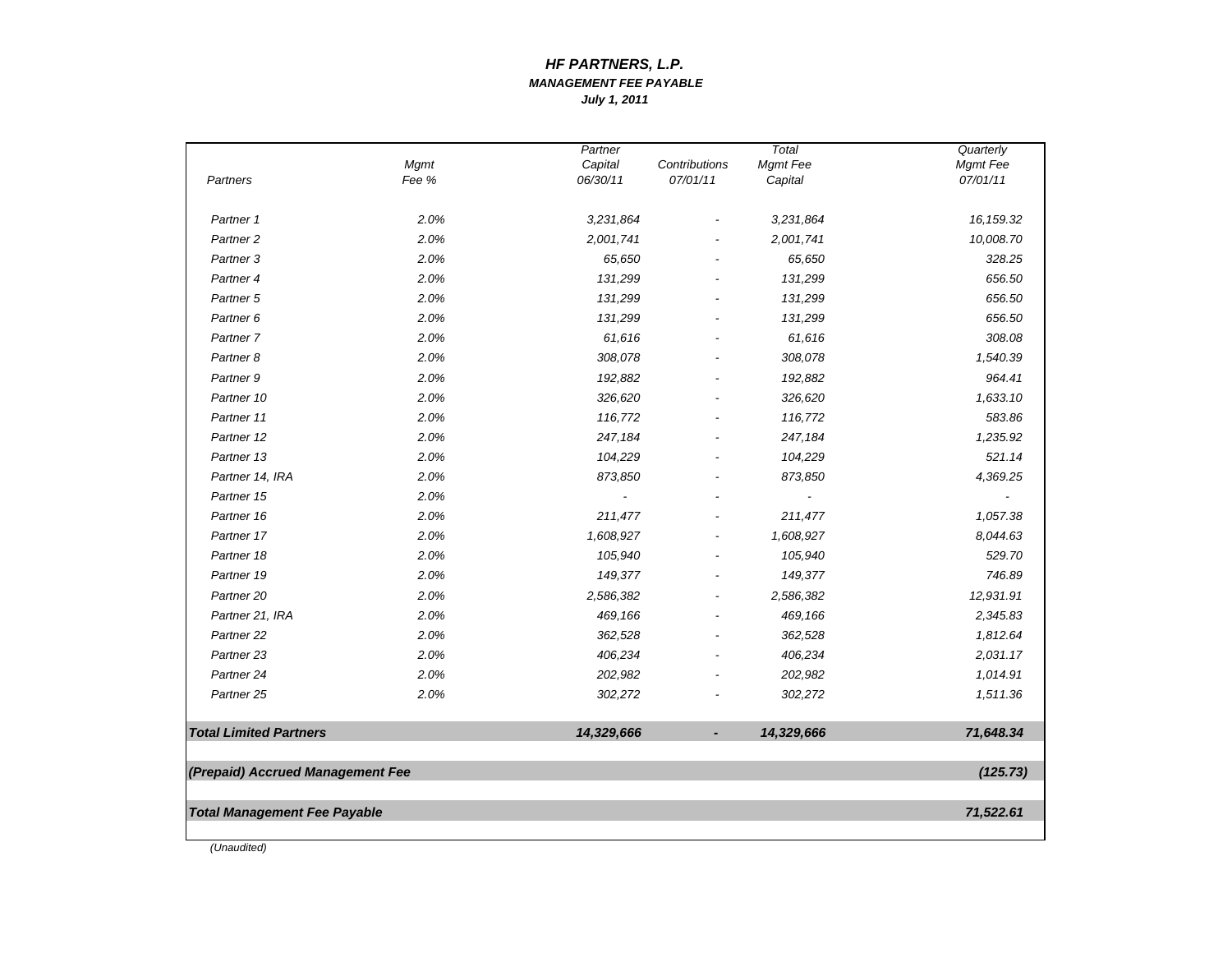#### *HF PARTNERS, L.P. ACCRUED/PREPAID EXPENES June 30, 2011*

|                          |          | Accrued<br>Admin | Accrued<br>Audit | Accrued<br>Legal | Accrued<br>Expenses | <b>Total</b><br><b>Accrued</b><br><b>Professional</b> | Prepaid<br><b>Management</b><br>Fee |
|--------------------------|----------|------------------|------------------|------------------|---------------------|-------------------------------------------------------|-------------------------------------|
| <b>Beginning Accrual</b> | 01/01/11 | (6, 250.00)      | (20,000.00)      | ÷,               | (4,800.00)          | (31,050.00)                                           | $\overline{\phantom{a}}$            |
| <b>YTD Expense</b>       |          | (12, 499.98)     | (12, 833.35)     | (162.50)         |                     | (25, 495.83)                                          | (141, 660.18)                       |
| Payments                 |          | 12,500.00        | 23,500.00        | 162.50           | 4,800.00            | 40,962.50                                             | 141,785.91                          |
| <b>Ending Accrual</b>    | 06/30/11 | (6, 249.98)      | (9, 333.35)      | $\blacksquare$   | $\blacksquare$      | (15, 583.33)                                          | 125.73                              |
| Expense                  |          |                  |                  |                  |                     |                                                       |                                     |
| 01/31/11                 |          | (2,083.33)       | (1,666.67)       | (162.50)         |                     | (3,912.50)                                            | (23, 294.56)                        |
| 02/28/11                 |          | (2,083.33)       | (1,666.67)       |                  |                     | (3,750.00)                                            | (23, 627.89)                        |
| 03/31/11                 |          | (2,083.33)       | (1,666.67)       |                  |                     | (3,750.00)                                            | (23, 627.89)                        |
| 04/30/11                 |          | (2,083.33)       | (2,611.11)       |                  |                     | (4,694.44)                                            | (23, 703.28)                        |
| 05/31/11                 |          | (2,083.33)       | (2,611.11)       |                  |                     | (4,694.44)                                            | (23, 703.28)                        |
| 06/30/11<br>07/31/11     |          | (2,083.33)       | (2,611.11)       |                  |                     | (4,694.44)                                            | (23, 703.28)                        |
| 08/31/11                 |          |                  |                  |                  |                     |                                                       |                                     |
| 09/30/11                 |          |                  |                  |                  |                     |                                                       |                                     |
| 10/31/11                 |          |                  |                  |                  |                     |                                                       |                                     |
| 11/30/11                 |          |                  |                  |                  |                     |                                                       |                                     |
| 12/31/11                 |          |                  |                  |                  |                     |                                                       |                                     |
| <b>YTD Expense</b>       |          | (12, 499.98)     | (12, 833.35)     | (162.50)         |                     | (25, 495.83)                                          | (141, 660.18)                       |
| Payments                 |          |                  |                  |                  |                     |                                                       |                                     |
| 01/31/11                 |          | 6,250.00         |                  | 162.50           |                     | 6,412.50                                              | 69,883.68                           |
| 02/28/11                 |          |                  |                  |                  | 4,800.00            | 4,800.00                                              |                                     |
| 03/31/11                 |          |                  |                  |                  |                     |                                                       |                                     |
| 04/30/11                 |          | 6,250.00         |                  |                  |                     | 6,250.00                                              | 71,902.23                           |
| 05/31/11<br>06/30/11     |          |                  | 23,500.00        |                  |                     | 23,500.00<br>$\blacksquare$                           |                                     |
| 07/31/11                 |          |                  |                  |                  |                     |                                                       |                                     |
| 08/31/11                 |          |                  |                  |                  |                     |                                                       |                                     |
| 09/30/11                 |          |                  |                  |                  |                     |                                                       |                                     |
| 10/31/11                 |          |                  |                  |                  |                     |                                                       |                                     |
| 11/30/11                 |          |                  |                  |                  |                     |                                                       |                                     |
| 12/31/11                 |          |                  |                  |                  |                     |                                                       |                                     |
| <b>Total Payments</b>    |          | 12,500.00        | 23,500.00        | 162.50           | 4,800.00            | 40,962.50                                             | 141,785.91                          |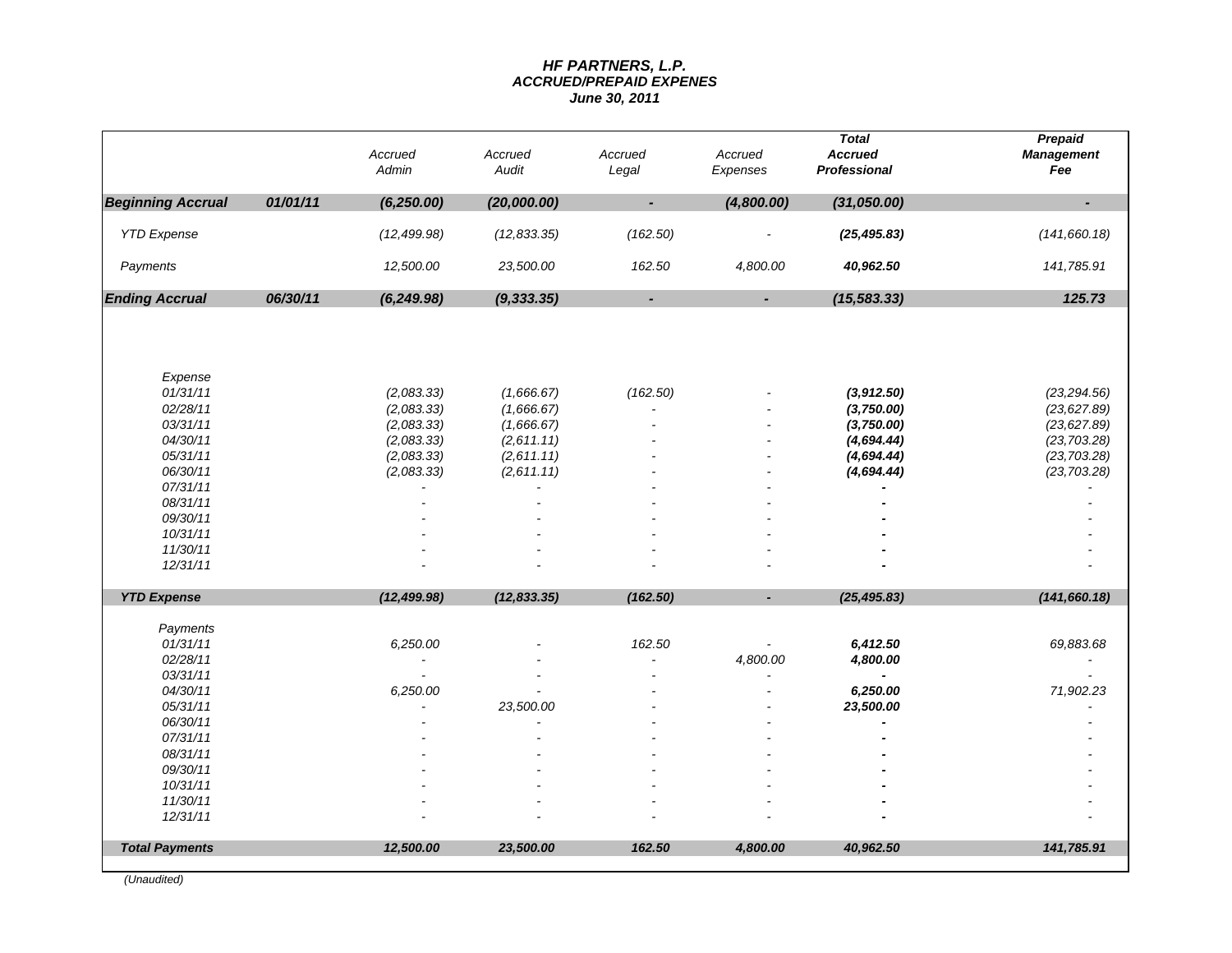### *HF PARTNERS, L.P. DIVIDEND SUMMARY June 30, 2011*

|                                            | 01/31/11             | 02/28/11                       | 03/31/11             | 04/30/11                 | 05/31/11                 | 06/30/11             | 07/31/11                               | 08/31/11   | 09/30/11                 | 10/31/11                 | 11/30/11                 | 12/31/11                               | Total                |
|--------------------------------------------|----------------------|--------------------------------|----------------------|--------------------------|--------------------------|----------------------|----------------------------------------|------------|--------------------------|--------------------------|--------------------------|----------------------------------------|----------------------|
| <b>Beginning Receivable</b>                | 16,320.00            | ٠                              | 7,550.00             | 17,220.00                | $\overline{\phantom{a}}$ | 7,540.00             | 37,050.00                              | 37,050.00  | 37,050.00                | 37,050.00                | 37,050.00                | 37,050.00                              | 16,320.00            |
| <b>Dividends Received</b>                  | (27, 320.00)         | $\overline{\phantom{a}}$       | (9,770.00)           | (32, 470.00)             | (200.00)                 | (11, 750.00)         | $\overline{\phantom{a}}$               |            | $\overline{\phantom{a}}$ | $\overline{\phantom{a}}$ |                          | $\overline{\phantom{a}}$               | (81, 510.00)         |
| Dividend Income                            | 11,000.00            | 7,550.00                       | 19,440.00            | 15,250.00                | 7,740.00                 | 41,260.00            | $\overline{\phantom{a}}$               |            | $\overline{\phantom{a}}$ | $\overline{\phantom{a}}$ | $\overline{\phantom{a}}$ | $\overline{\phantom{a}}$               | 102,240.00           |
| <b>Dividends Receivable</b>                | $\blacksquare$       | 7,550.00                       | 17,220.00            | $\overline{\phantom{a}}$ | 7,540.00                 | 37,050.00            | 37,050.00                              | 37,050.00  | 37,050.00                | 37,050.00                | 37,050.00                | 37,050.00                              | 37,050.00            |
| <b>Beginning Payable</b><br>Dividends Paid | (900.00)<br>1,300.00 | ۰.<br>$\overline{\phantom{a}}$ | (100.00)<br>1,225.00 | (1, 120.00)<br>1,120.00  | (400.00)<br>400.00       | (150.00)<br>1,837.50 | (1,570.00)<br>$\overline{\phantom{a}}$ | (1,570.00) | (1,570.00)               | (1,570.00)               | (1,570.00)               | (1,570.00)<br>$\overline{\phantom{a}}$ | (900.00)<br>5,882.50 |
| <b>Dividend Expense</b>                    | (400.00)             | (100.00)                       | (2, 245.00)          | (400.00)                 | (150.00)                 | (3,257.50)           | $\overline{\phantom{a}}$               |            | $\overline{\phantom{a}}$ | $\overline{\phantom{a}}$ | $\overline{\phantom{a}}$ | $\overline{\phantom{a}}$               | (6, 552.50)          |
| <b>Dividends Payable</b>                   |                      | (100.00)                       | (1, 120.00)          | (400.00)                 | (150.00)                 | (1,570.00)           | (1,570.00)                             | (1,570.00) | (1,570.00)               | (1,570.00)               | (1,570.00)               | (1,570.00)                             | (1,570.00)           |
| Foreign Tax Paid                           |                      |                                |                      |                          |                          |                      |                                        |            |                          |                          |                          |                                        |                      |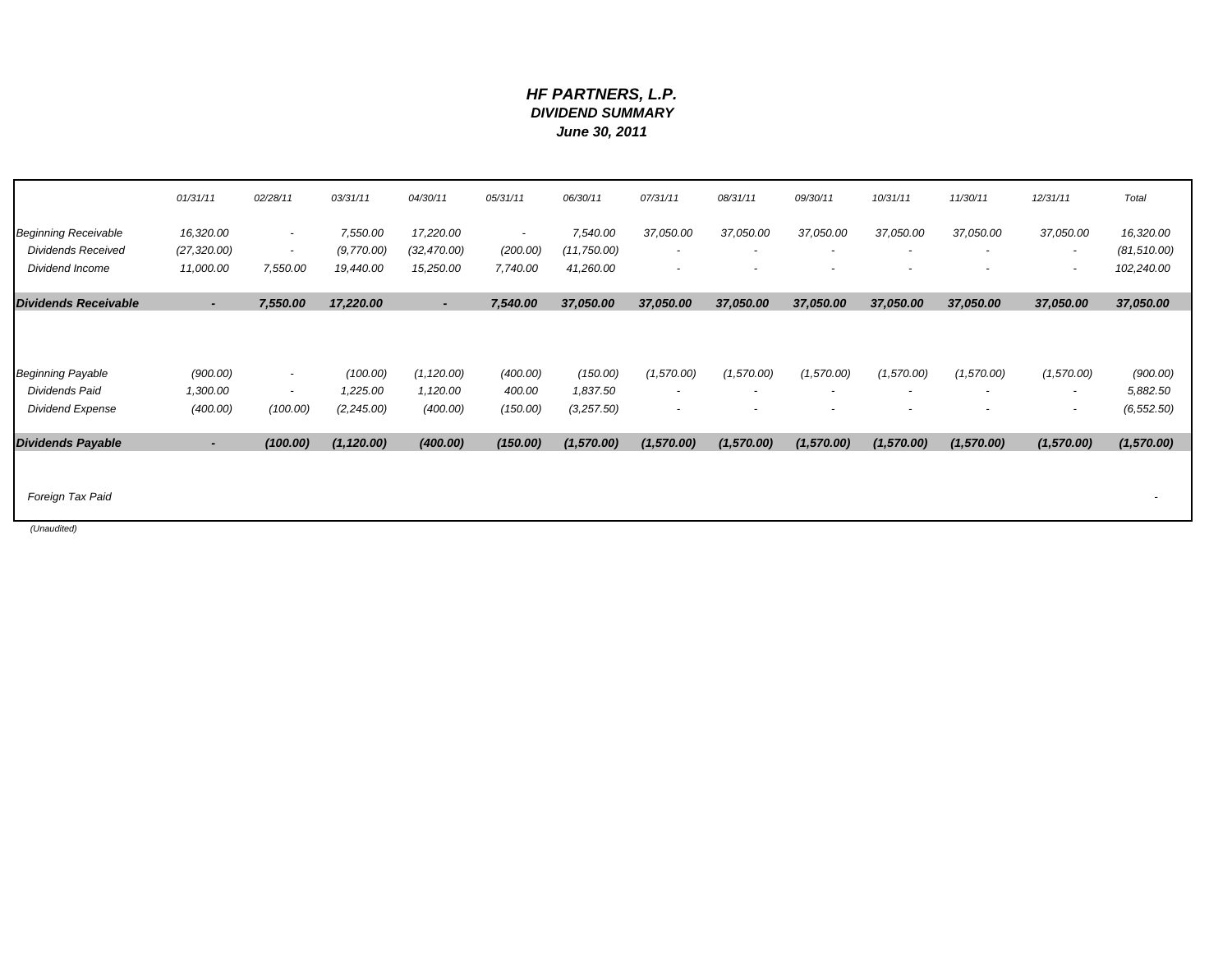### *HF PARTNERS, L.P. DIVIDEND ACTIVITY June 30, 2011*

|                               | 01/31/11  | 02/28/11 | 03/31/11    | 04/30/11  | 05/31/11 | 06/30/11    | 07/31/11 | 08/31/11                 | 09/30/11                 | 10/31/11                 | 11/30/11 | 12/31/11                 | Total       | Accrued<br>Dividend |
|-------------------------------|-----------|----------|-------------|-----------|----------|-------------|----------|--------------------------|--------------------------|--------------------------|----------|--------------------------|-------------|---------------------|
| Dividend Income               |           |          |             |           |          |             |          |                          |                          |                          |          |                          |             |                     |
| Company 1                     | 5,000.00  |          |             | 7,750.00  |          | 7,750.00    |          |                          |                          |                          |          |                          | 20,500.00   | 7,750.00            |
| Company 2                     | 6,000.00  |          |             | 7,500.00  |          | 8,750.00    |          |                          |                          |                          |          |                          | 22,250.00   | 8,750.00            |
| Company 3                     |           | 1,500.00 |             |           | 2,340.00 |             |          |                          |                          |                          |          |                          | 3,840.00    |                     |
| Company 4                     |           | 3,200.00 |             |           | 3,200.00 |             |          |                          |                          |                          |          |                          | 6,400.00    |                     |
| Company 5                     |           | 1,400.00 |             |           | 1,400.00 |             |          |                          |                          |                          |          |                          | 2,800.00    |                     |
| Company 6                     |           | 200.00   |             |           | 600.00   |             |          |                          |                          |                          |          |                          | 800.00      |                     |
| Company 7                     |           | 1,250.00 |             |           |          |             |          |                          |                          |                          |          |                          | 1,250.00    |                     |
| Company 8                     |           |          | 13,020.00   |           |          | 13,650.00   |          |                          |                          |                          |          |                          | 26,670.00   | 13,650.00           |
| Company 9                     |           |          | 1,680.00    |           |          |             |          |                          |                          |                          |          |                          | 1,680.00    |                     |
| Company 10                    |           |          | 920.00      |           | 200.00   |             |          |                          |                          |                          |          |                          | 1,120.00    |                     |
| Company 11                    |           |          | 1,600.00    |           |          | 1,500.00    |          |                          |                          |                          |          |                          | 3,100.00    | 1,500.00            |
| Company 12                    |           |          | 1,120.00    |           |          | 1,680.00    |          |                          |                          |                          |          |                          | 2,800.00    |                     |
| Company 13                    |           |          | 1,100.00    |           |          | 2,530.00    |          |                          |                          |                          |          |                          | 3,630.00    |                     |
| Company 14                    |           |          |             |           |          | 5,400.00    |          |                          |                          |                          |          |                          | 5,400.00    | 5,400.00            |
| <b>Total Dividend Income</b>  | 11,000.00 | 7,550.00 | 19,440.00   | 15,250.00 | 7,740.00 | 41,260.00   | ٠        |                          |                          |                          |          | $\overline{\phantom{a}}$ | 102,240.00  | 37,050.00           |
| <b>Dividend Expense</b>       |           |          |             |           |          |             |          |                          |                          |                          |          |                          |             |                     |
| Company 15                    | (400.00)  |          |             | (400.00)  |          | (450.00)    |          |                          |                          |                          |          |                          | (1,250.00)  | (450.00)            |
| Company 16                    |           | (100.00) |             |           | (150.00) |             |          |                          |                          |                          |          |                          | (250.00)    |                     |
| Company 17                    |           |          | (1, 120.00) |           |          | (1, 120.00) |          |                          |                          |                          |          |                          | (2, 240.00) | (1, 120.00)         |
| Company 18                    |           |          | (1, 125.00) |           |          | (1,687.50)  |          |                          |                          |                          |          |                          | (2,812.50)  |                     |
| <b>Total Dividend Expense</b> | (400.00)  | (100.00) | (2, 245.00) | (400.00)  | (150.00) | (3,257.50)  |          |                          |                          |                          |          |                          |             |                     |
|                               |           |          |             |           |          |             | $\sim$   | $\overline{\phantom{a}}$ | $\overline{\phantom{a}}$ | $\overline{\phantom{a}}$ | $\sim$   | $\sim$                   | (6, 552.50) | (1,570.00)          |
| $(1$ lnouditod $)$            |           |          |             |           |          |             |          |                          |                          |                          |          |                          |             |                     |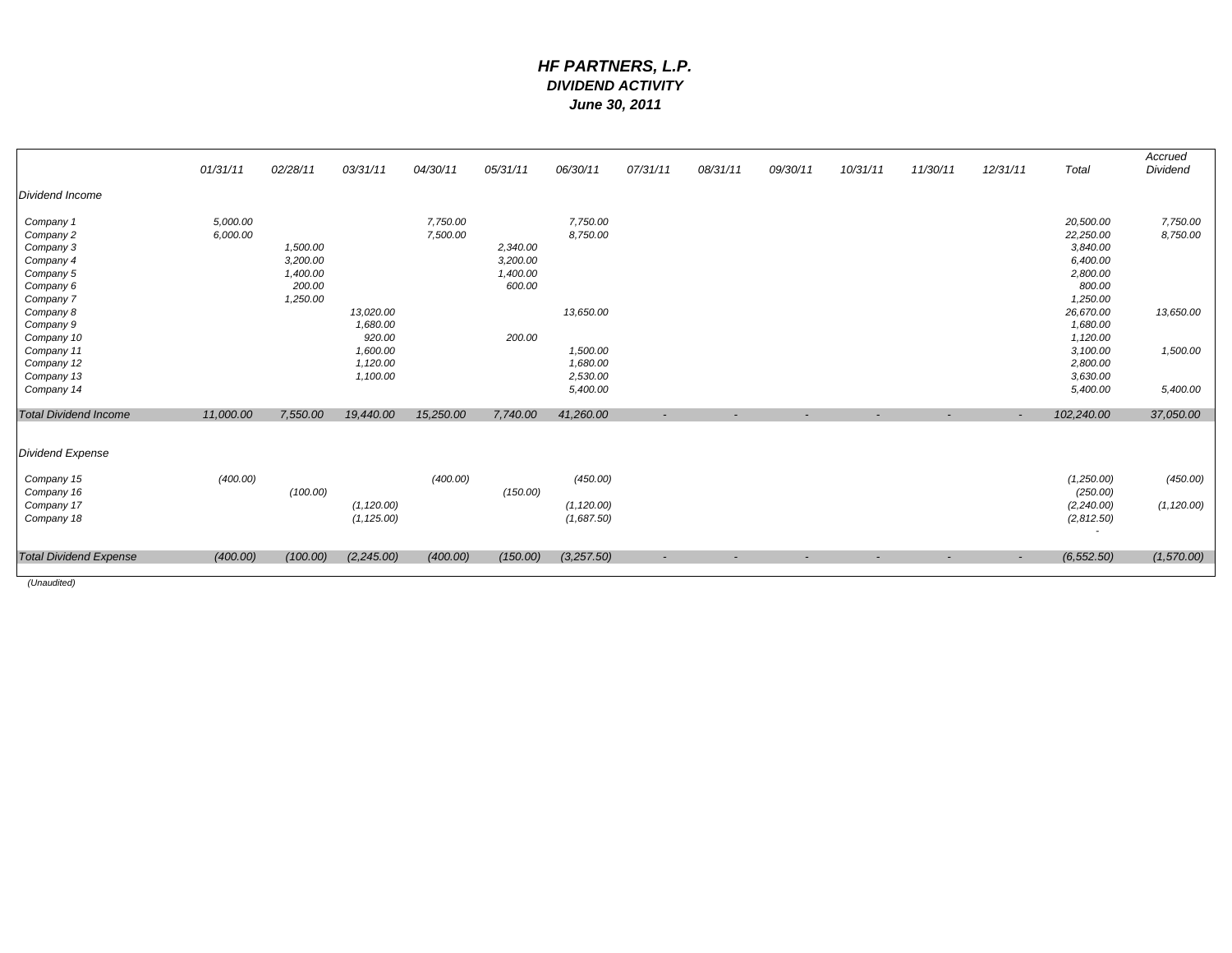# *HF PARTNERS, L.P. ERISA CALCULATION June 30, 2011*

| Partners                      | Non-Erisa<br>Management<br>Capital | Non-Restricted<br>Partner<br>Capital | Non-Restricted<br>Erisa<br>Capital | Restricted<br>Partner<br>Capital | Restricted<br>Erisa<br>Capital |  |
|-------------------------------|------------------------------------|--------------------------------------|------------------------------------|----------------------------------|--------------------------------|--|
| Partner 1                     |                                    | 3,231,864                            |                                    |                                  |                                |  |
| Partner <sub>2</sub>          |                                    | 2,001,741                            |                                    |                                  |                                |  |
| Partner <sub>3</sub>          |                                    | 65,650                               |                                    |                                  |                                |  |
| Partner 4                     |                                    | 131,299                              |                                    |                                  |                                |  |
| Partner 5                     | 131,299                            |                                      |                                    |                                  |                                |  |
| Partner 6                     | 131,299                            |                                      |                                    |                                  |                                |  |
| Partner 7                     |                                    | 61,616                               |                                    |                                  |                                |  |
| Partner 8                     |                                    | 308,078                              |                                    |                                  |                                |  |
| Partner 9                     |                                    | 192,882                              |                                    |                                  |                                |  |
| Partner 10                    |                                    | 326,620                              |                                    |                                  |                                |  |
| Partner 11                    |                                    | 116,772                              |                                    |                                  |                                |  |
| Partner 12                    |                                    | 247,184                              |                                    |                                  |                                |  |
| Partner 13                    |                                    | 104,229                              |                                    |                                  |                                |  |
| Partner 14, IRA               |                                    | 873,850                              | 873,850                            |                                  |                                |  |
| Partner 15                    |                                    | $\blacksquare$                       |                                    |                                  |                                |  |
| Partner 16                    |                                    | 211,477                              |                                    |                                  |                                |  |
| Partner 17                    |                                    | 1,608,927                            |                                    |                                  |                                |  |
| Partner 18                    |                                    | 105,940                              |                                    |                                  |                                |  |
| Partner 19                    |                                    | 149,377                              |                                    |                                  |                                |  |
| Partner 20                    |                                    | 2,586,382                            |                                    |                                  |                                |  |
| Partner 21, IRA               |                                    | 469,166                              | 469,166                            |                                  |                                |  |
| Partner <sub>22</sub>         |                                    | 362,528                              |                                    |                                  |                                |  |
| Partner 23                    |                                    | 406,234                              |                                    |                                  |                                |  |
| Partner 24                    |                                    | 202,982                              |                                    |                                  |                                |  |
| Partner 25                    |                                    | 302,272                              |                                    |                                  |                                |  |
| <b>Total Limited Partners</b> | 262,598                            | 14,067,068                           | 1,343,016                          | ٠                                | $\blacksquare$                 |  |
|                               |                                    |                                      |                                    |                                  |                                |  |
| ERISA %                       |                                    |                                      | 9.55%                              |                                  | 0.00%                          |  |